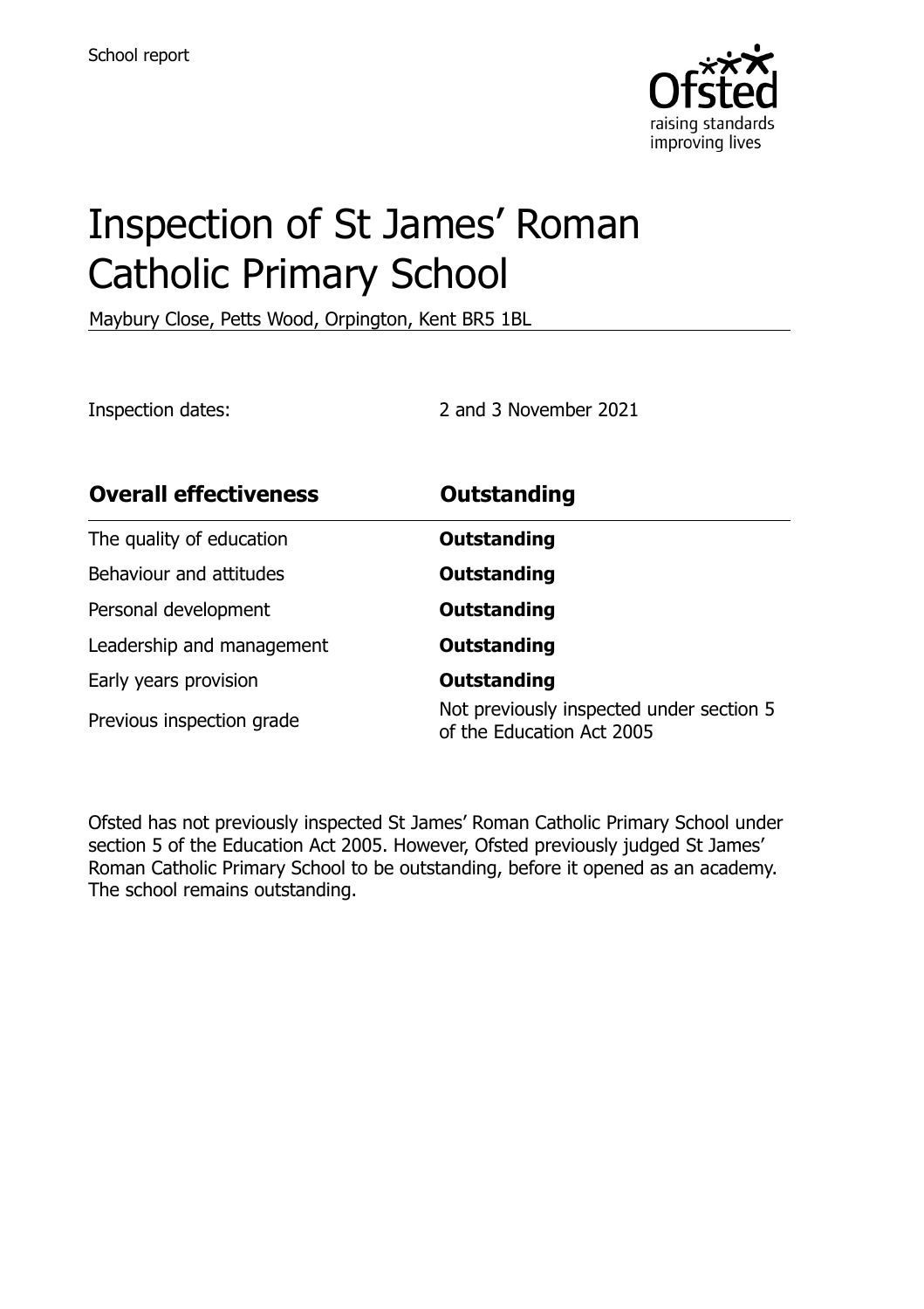

## **What is it like to attend this school?**

Pupils come to school each day with a smile on their face. They greet everyone with enthusiasm. The whole school community shows respect towards one another. Pupils feel safe at school and are happy to talk to any adult about their worries. Staff have created an environment in which bullying is not tolerated.

All pupils have access to a broad and ambitious curriculum. Children in Reception cannot wait to get stuck into the wealth of activities on offer. They learn how to work and play with each other in harmony, but also independently.

Teachers work hard and expect pupils to do the same. They have high expectations for all. Pupils produce quality work across all subjects. They have a thirst for knowledge and love talking about their learning.

Leaders make sure that educational experiences are not limited to what happens in the classroom. Staff plan regular trips which link to the curriculum. They have developed the forest school provision to which all pupils have regular access. Pupils are incredibly proud of their school garden. They are enthusiastic about all the jobs and responsibilities that are on offer.

#### **What does the school do well and what does it need to do better?**

Teachers have secure subject knowledge across subjects. Leaders make sure that staff's training is a priority. Staff share their expertise with each other. Teachers in the early stages of their career feel supported. Support staff are highly skilled.

Leaders have developed an ambitious curriculum. It is carefully sequenced. Thought has been put into when units are taught. Links are made within and across subjects. For example, work done on Ancient Egypt connects with the geography on Africa. Pupils can find Egypt on a map and talk about the warm climate. They can also refer to the Ancient Egyptian belief system and compare it to other ancient civilisations.

Leaders are always looking at ways to improve the curriculum. They make adaptions to ensure it is representative of life in modern Britain. Pupils love learning. They produce skilful pieces of art and can refer to artists by name and style. They are eloquent about democratic voting. This takes place regularly throughout the school year. Older pupils are quick to point out that the democratic system was first used by the Ancient Greeks and are keen to talk about their visits to the Houses of Parliament. They easily explain what politics, rule of law and freedom of choice mean to them. These concepts are taught across a range of subjects and experiences.

Teachers check what pupils know and remember at the start of each unit and frequently in lessons. Teachers are clear about what pupils have learned before and what comes next. In science, for example, pupils move from naming the parts of a flower to identifying, knowing and describing the functions of different parts of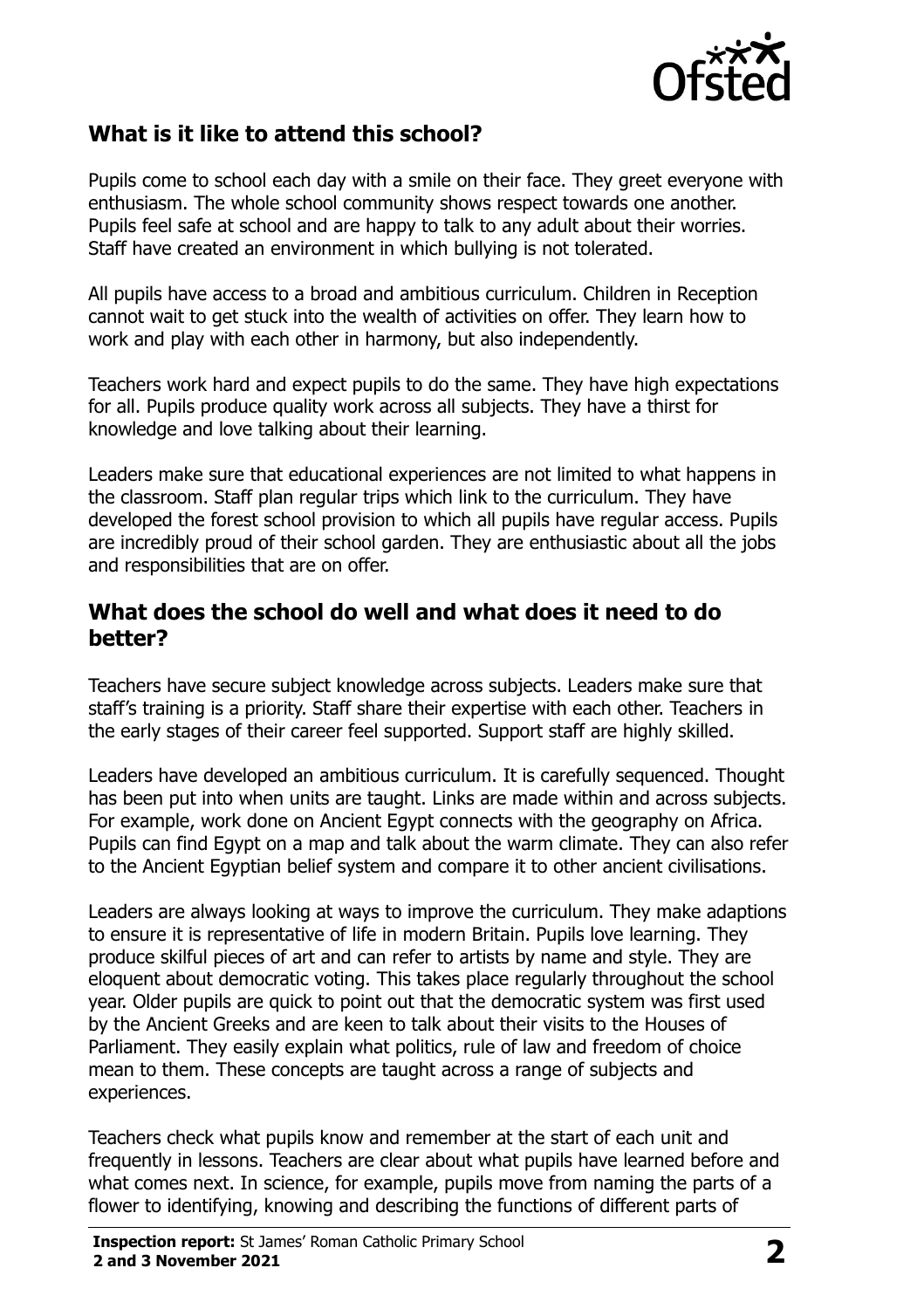

flowering plants. Teachers assess pupils' knowledge regularly during lessons. They give them individual feedback. Pupils know what they need to do to improve. Pupils with special educational needs and/or disabilities (SEND) have access to the full curriculum. They are supported in accessing materials in class. Pupils with SEND work alongside their peers. Staff are quick to identify pupils' needs, working well with outside agencies to ensure they receive the best advice and support.

Reading is a strength. Pupils are keen to talk about their favourite books and authors. Teachers promote the love of reading through carefully selected texts. They share these with the whole class. In Reception, children love their phonics lessons. They are actively involved and thoroughly enjoy the reading sessions. Children remember the sounds they have learned so far and are keen to show off the new sound of the day. In Years 1 and 2, reading routines are also clear and established. Staff make sure that pupils do not fall behind. Lessons are carefully planned. Oneto-one reading sessions with some pupils identify the key sounds that need extra practice at home. Books match the needs of each child. Pupils become confident, fluent readers.

Pupils learn about relationships at an age-appropriate level. They care about one another and celebrate each other's differences. Reception children are included in all aspects of the school's day-to-day life. They are academically and emotionally ready for their move to Year 1. Leaders make sure the curriculum equips older pupils for their transition to secondary school. They prepare them well for the wider world.

Pupils have access to a wealth of experiences. They attend a broad range of clubs. They can develop their athletic and creative skills. For example, they practise their singing daily in assembly and can join the school choir. All talents are nurtured.

Parents are overwhelmingly positive about the school. Leaders quickly and transparently deal with any concerns raised. Governors know their school well. They support and challenge leaders effectively. Leaders engage professionally with all stakeholders. Staff work hard but feel supported by school leaders. Their well-being is always considered, and systems are adapted to reduce workload.

## **Safeguarding**

The arrangements for safeguarding are effective.

A strong culture of safeguarding is evident across the school. Leaders, including governors, make sure that safeguarding is an important element of every meeting. Systems are regularly updated, and training is followed up by regular checks on staff's knowledge. Staff are extremely aware of their role in safeguarding. They know what signs to look out for and exactly how to record and report concerns. Engagement with outside agencies is strong. The safeguarding team works closely with local agencies, including representatives of the local parish church, to support their families in the best way. Safer recruitment systems are rigorous.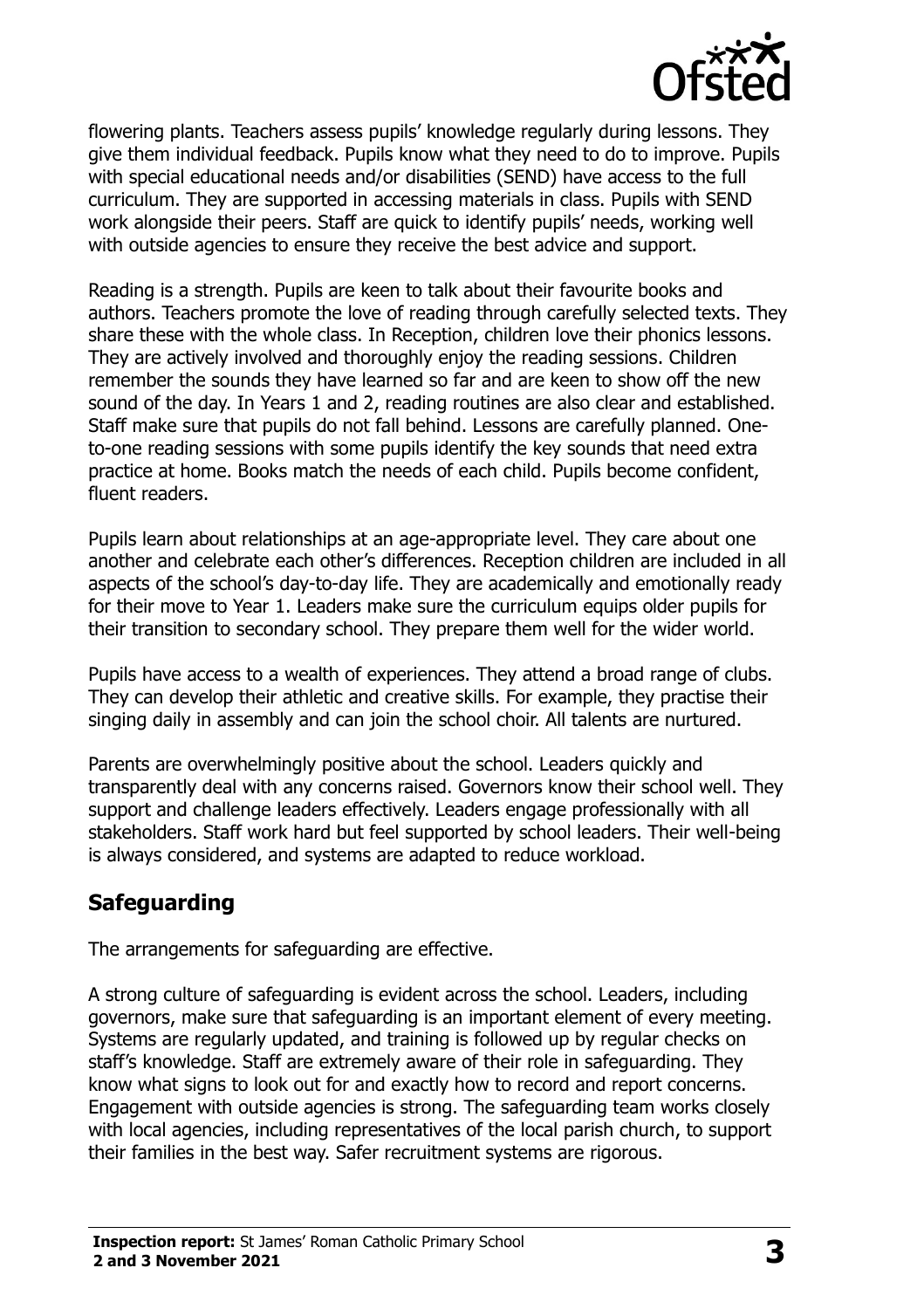

### **How can I feed back my views?**

You can use [Ofsted Parent View](http://parentview.ofsted.gov.uk/) to give Ofsted your opinion on your child's school, or to find out what other parents and carers think. We use information from Ofsted Parent View when deciding which schools to inspect, when to inspect them and as part of their inspection.

The Department for Education has further [guidance](http://www.gov.uk/complain-about-school) on how to complain about a school.

If you are the school and you are not happy with the inspection or the report, you can [complain to Ofsted.](http://www.gov.uk/complain-ofsted-report)

#### **Further information**

You can search for [published performance information](http://www.compare-school-performance.service.gov.uk/) about the school.

In the report, '[disadvantaged pupils](http://www.gov.uk/guidance/pupil-premium-information-for-schools-and-alternative-provision-settings)' refers to those pupils who attract government pupil premium funding: pupils claiming free school meals at any point in the last six years and pupils in care or who left care through adoption or another formal route.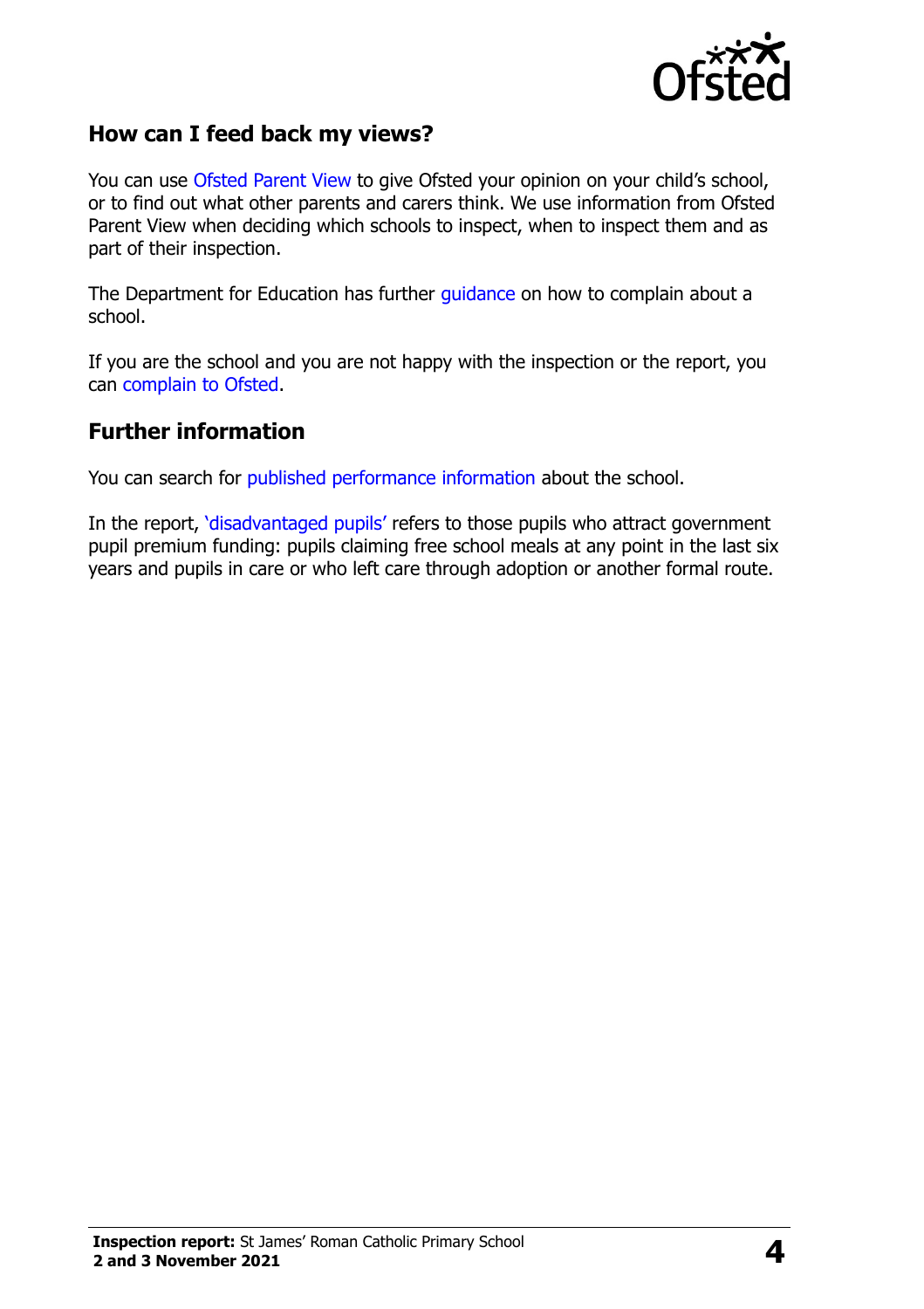

## **School details**

| Unique reference number             | 137958                       |
|-------------------------------------|------------------------------|
| <b>Local authority</b>              | <b>Bromley</b>               |
| <b>Inspection number</b>            | 10204497                     |
| <b>Type of school</b>               | Primary                      |
| <b>School category</b>              | Academy converter            |
| Age range of pupils                 | 5 to 11                      |
| <b>Gender of pupils</b>             | Mixed                        |
| Number of pupils on the school roll | 218                          |
| <b>Appropriate authority</b>        | Board of trustees            |
| <b>Chair of trust</b>               | Mary Hutchinson              |
| <b>Headteacher</b>                  | Lisa Weeks                   |
| Website                             | www.st-james.bromley.sch.uk/ |
| Date of previous inspection         | Not previously inspected     |

## **Information about this school**

- This is a Roman Catholic school. The last denominational inspection (section 48 inspection) took place on 9 May 2018.
- The school converted to an academy on 1 April 2012.
- It is a stand-alone academy and sits within the Bromley Catholic Schools Umbrella Trust.

## **Information about this inspection**

The inspectors carried out this inspection under section 5 of the Education Act 2005.

This was the first routine inspection the school received since the COVID-19 pandemic began. Inspectors discussed the impact of the pandemic with school leaders and have taken that into account in their evaluation.

■ Inspectors held meetings with senior leaders. They met with five members of the governing body, including the chair of governors. A phone call was made with the school improvement partner and a representative of the diocese.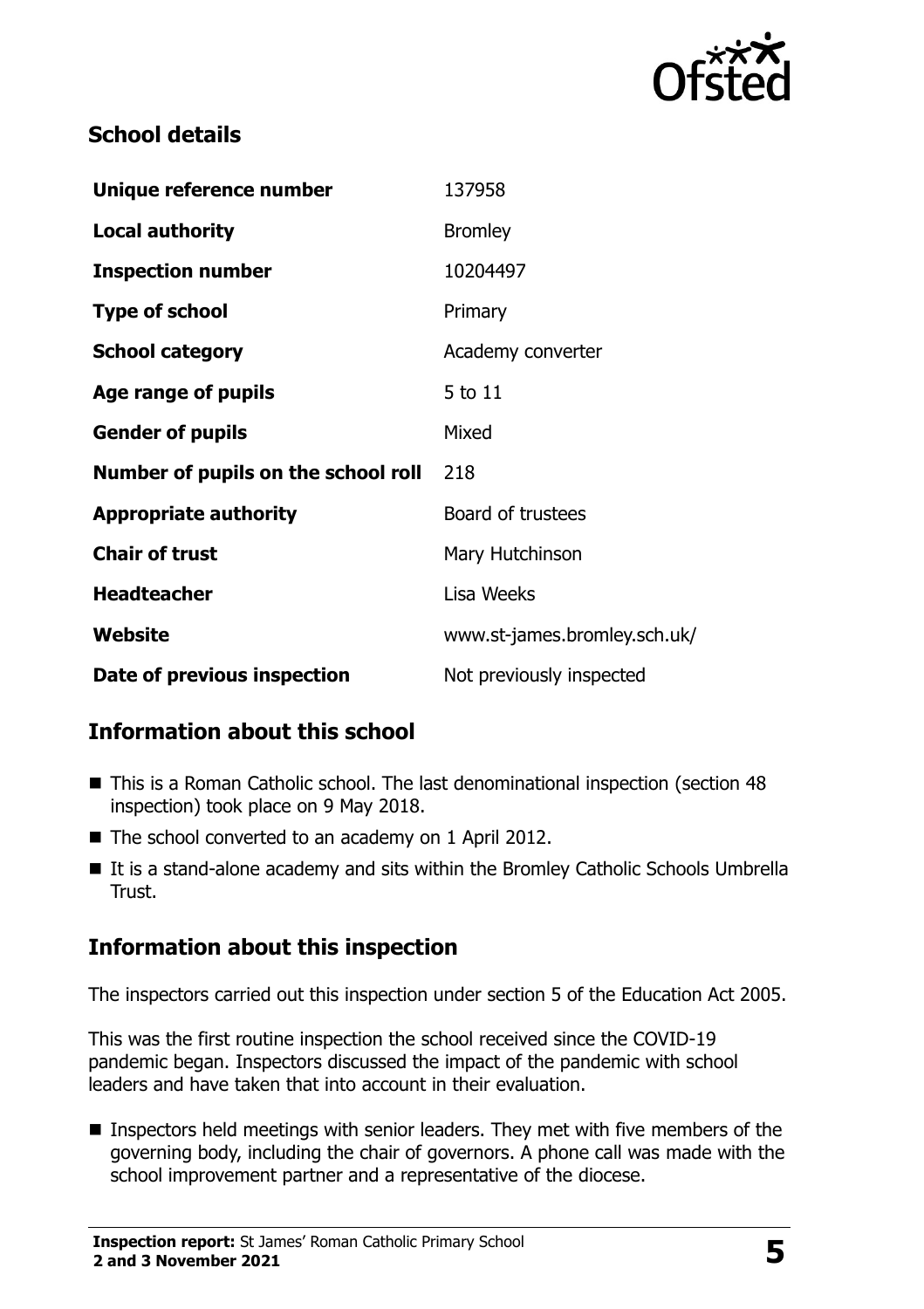

- **Inspectors met pupils to understand their views on the school**
- **Inspectors did deep dives in the following subjects: early reading, mathematics,** art and history. As part of the deep dives, inspectors met with leaders to discuss curriculum plans, visited lessons with senior leaders, met with teachers and looked at pupils' work.
- Inspectors considered the well-being and behaviour of pupils during lesson visits and around the school. They observed pupils as they arrived at school in the morning.
- Inspectors considered the effectiveness of safeguarding through discussions with leaders, teachers and support staff. They looked at records relating to safeguarding, including pre-employment checks.
- Inspectors spoke to most of the staff about their workload and well-being. They considered staff's responses to the Ofsted survey. They also looked at the parent and pupil surveys.
- Inspectors reviewed a wide of documentation provided by the school. This included the school's improvement plan, the school's self-evaluation, curriculum documentation and school policies.

#### **Inspection team**

Aliki Constantopoulou, lead inspector Her Majesty's Inspector

David Boyle **David Boyle David Boyle Ofsted Inspector**